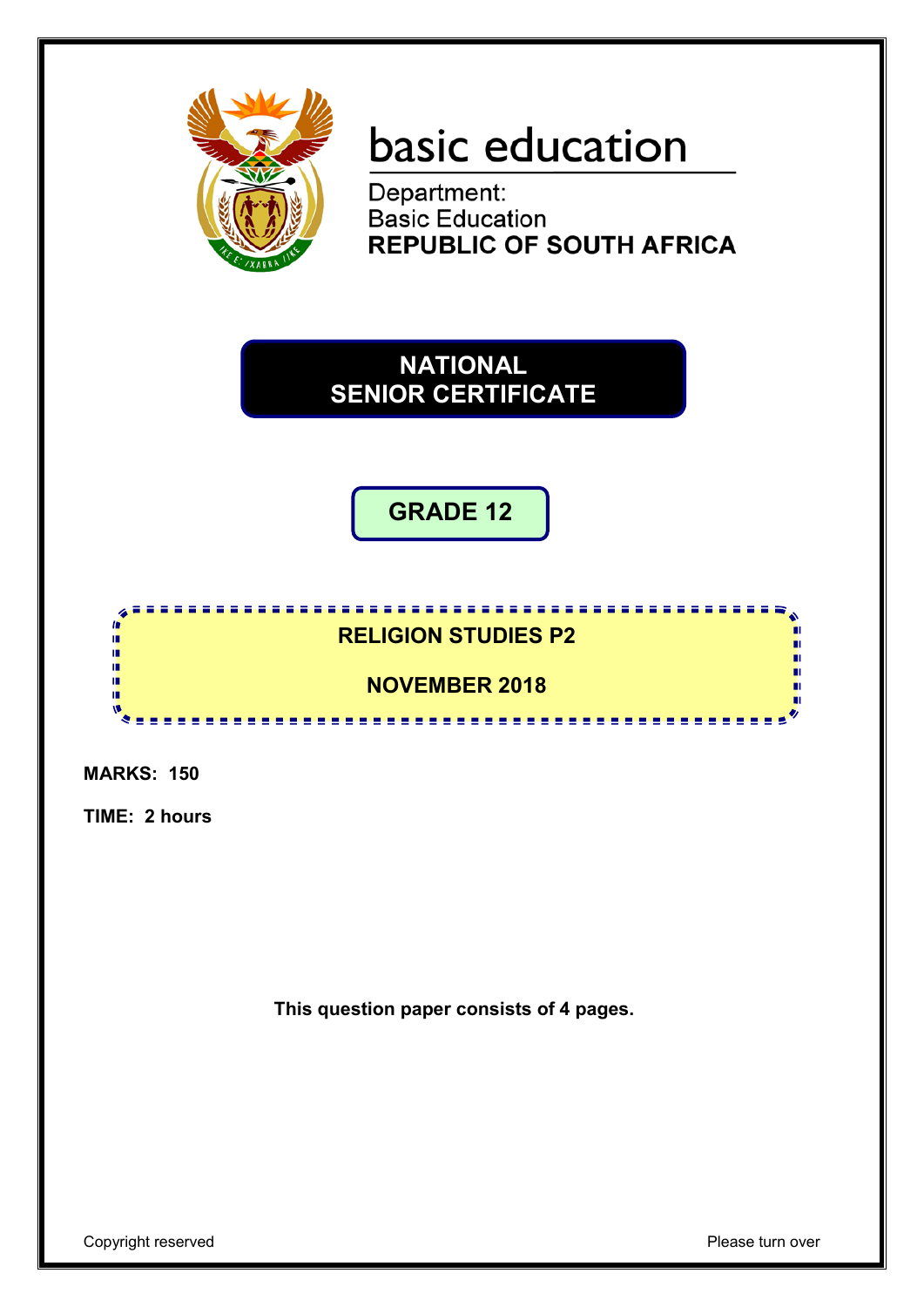## **INSTRUCTIONS AND INFORMATION**

- 1. This question paper consists of FIVE questions.
- 2. Answer any THREE questions.
- 3. Start EACH question on a NEW page.
- 4. Read ALL the questions carefully.
- 5. Number the answers correctly according to the numbering system used in this question paper.
- 6. The length of your answers must be in accordance with the marks allocated to each question.
- 7. Write neatly and legibly.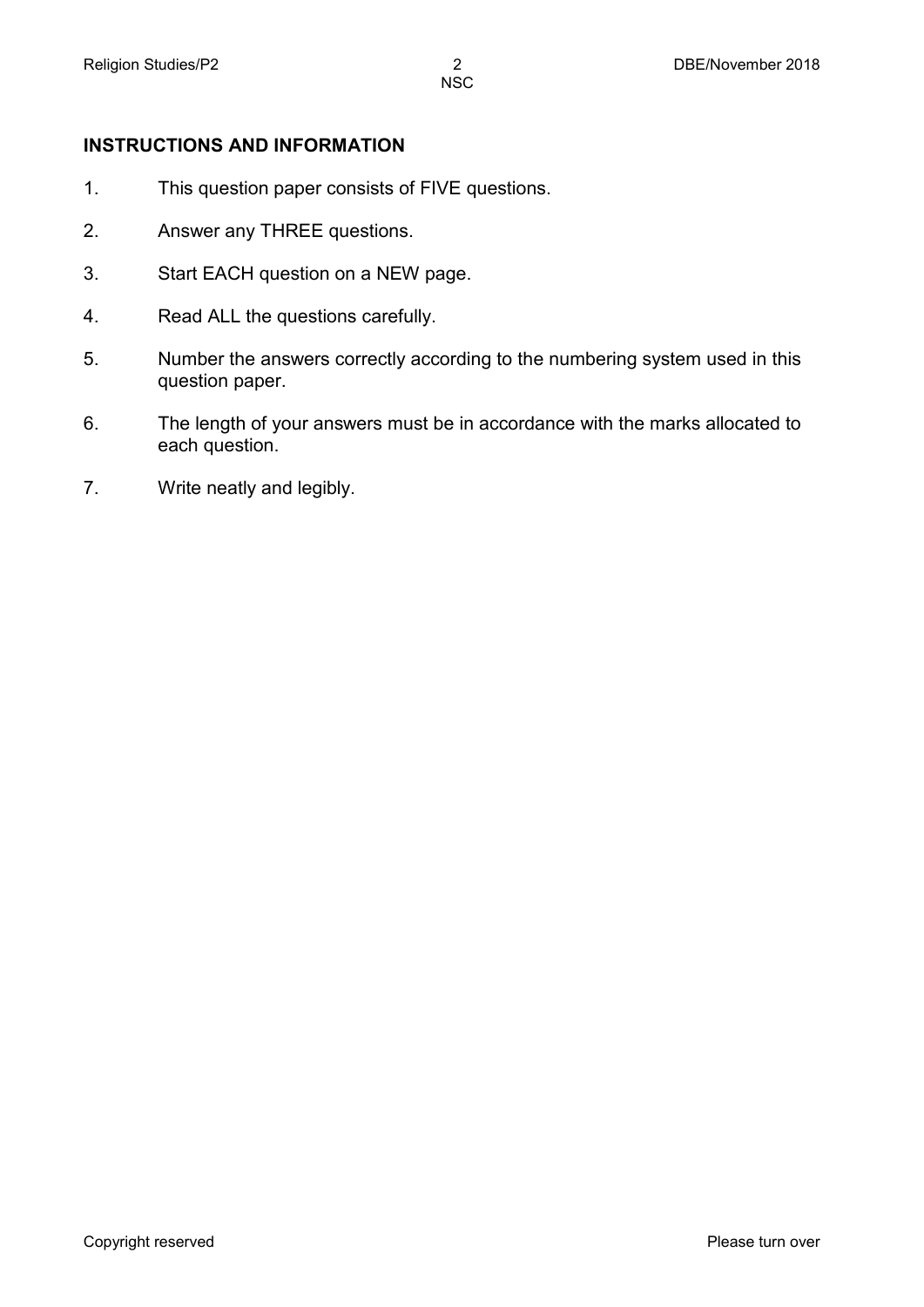### **QUESTION 1**

1.1 Read the extract below and answer the questions that follow.

#### **EUTHANASIA**

Euthanasia is normally thought of as providing a gentle and easy death to someone suffering from a painful, terminal disease, which results in a poor quality of life. Euthanasia can be done by assisted suicide, voluntary euthanasia or non-voluntary euthanasia.

[Source: *Religion and Life* by V Watton]

- 1.1.1 Briefly explain TWO forms of euthanasia. (4)
- 1.1.2 List THREE advantages and THREE disadvantages of euthanasia. (12)
- 1.1.3 With reference to the relevant teachings of any ONE religion you have studied, discuss its response to euthanasia. (10)
- 1.2 Read the extract below and answer the questions that follow.

Not only are religions different from each other, but there are also internal differences within religions themselves.

[Source: *Focus on Religion Studies, Grade 12*]

Name any TWO branches that exist within ONE religion and discuss their differences in terms of:

| 1.2.2 | Practices | (12)<br>[50] |
|-------|-----------|--------------|
| 1.2.1 | Teachings | (12)         |

#### **QUESTION 2**

2.1 Discuss the central teachings of any ONE religion under the following headings:

| 2.1.1 | The nature of the world | (10) |
|-------|-------------------------|------|
| 2.1.2 | Reward and punishment   | (10) |

- 2.2 Compare the role of sacred texts in Abrahamic and non-Abrahamic religions. (14)
- 2.3 Name and discuss any FOUR hermeneutical principles. (16)

**[50]**